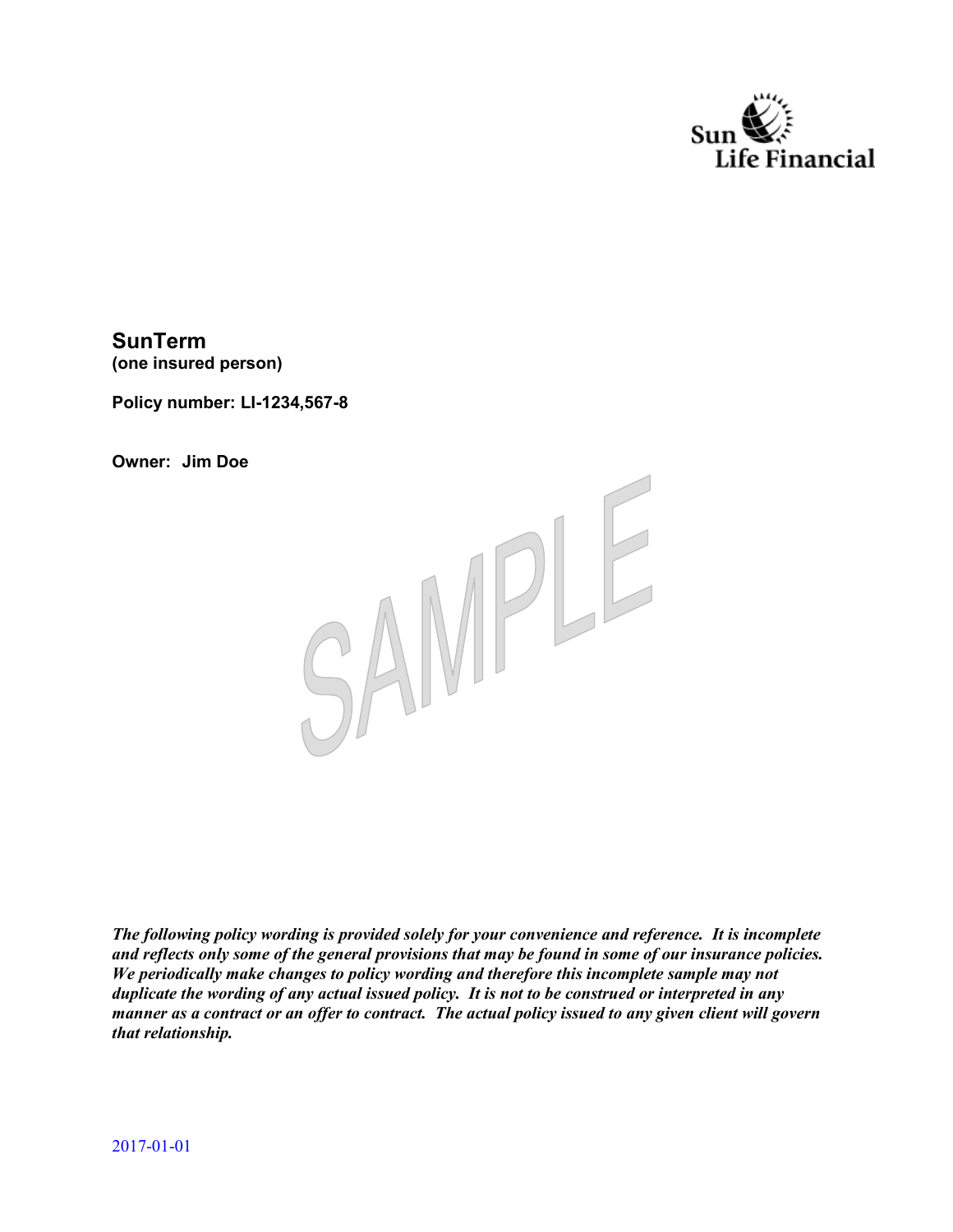# **Table of contents**

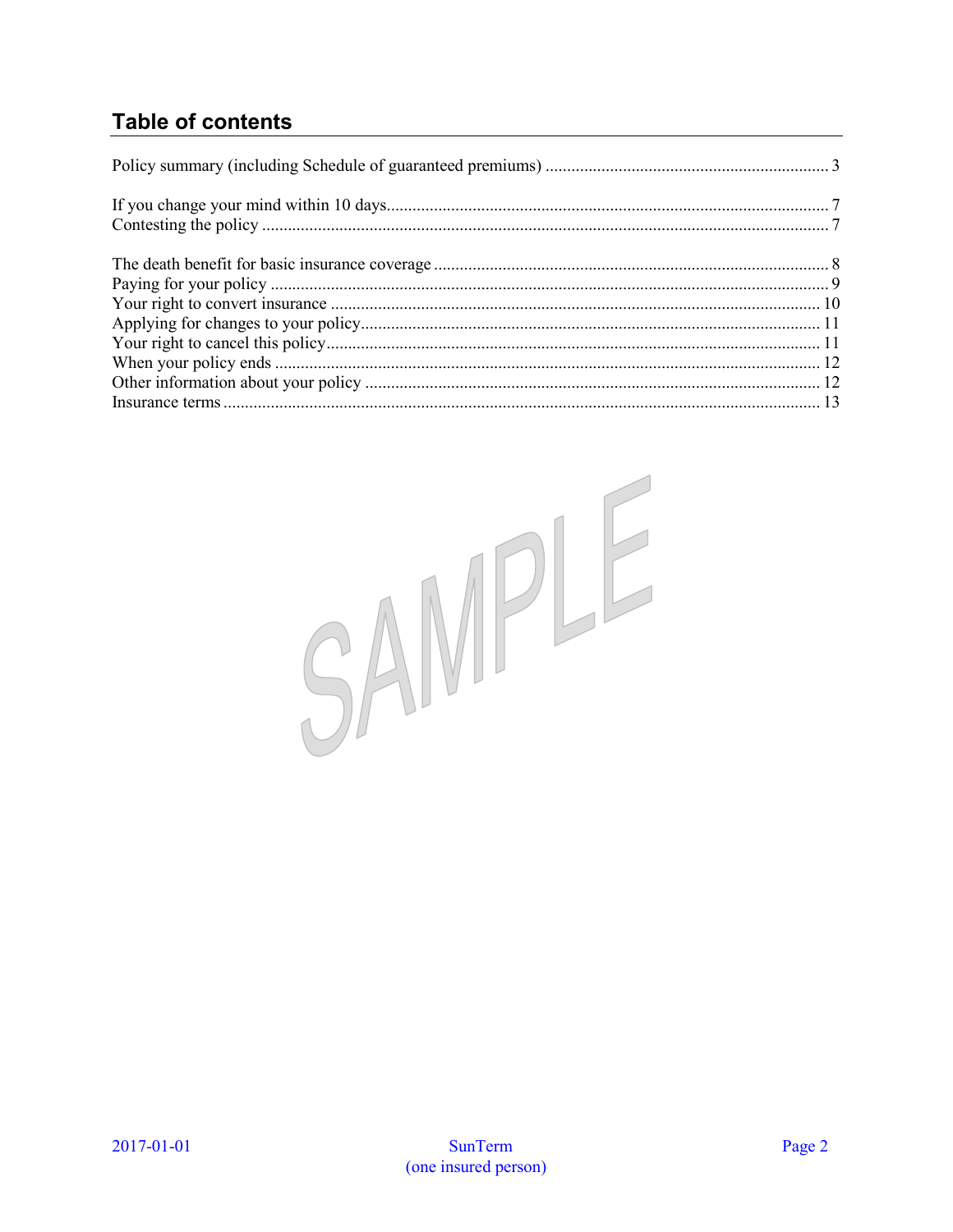# <span id="page-2-0"></span>**Policy summary**

In this document, *you* and *your* mean the owner of this policy. *We, us*, *our,* and *the company* mean Sun Life Assurance Company of Canada.

Your policy is issued and underwritten by Sun Life Assurance Company of Canada, a member of the Sun Life Financial group of companies.

It's important that you read your entire policy carefully. It sets out the benefits payable and has exclusions and reductions of coverage. To help you understand insurance terms, refer to the explanations described under the heading, *Insurance terms*.

| Plan:                                                                                 | <b>SunTerm</b>                                                                                                                   |
|---------------------------------------------------------------------------------------|----------------------------------------------------------------------------------------------------------------------------------|
| Policy number:                                                                        | LI-1234,567-9                                                                                                                    |
| Policy date:                                                                          | January 1, 2017                                                                                                                  |
| Owner:                                                                                | Jim Doe<br>born on November 20, 1955<br>age nearest on the policy date: XX                                                       |
| Insured person:                                                                       | John Doe<br>born on May $5, 1975$<br>age nearest on the policy date: XX                                                          |
| Beneficiary:                                                                          | The beneficiary for each basic insurance coverage is<br>named on your application, unless you make a change in<br>writing to us. |
| Premiums are due monthly, on the $1st$ day of the month, starting on January 1, 2017. |                                                                                                                                  |

The total initial monthly premium for this policy is \$XXX.XX. This includes \$XXX.XX for Partner protection, the amount payable for this benefit until January 1, XXXX.

If paying annually, the total initial annual premium for this policy is \$XXX.XX.

This is not a participating policy. You are not eligible to receive dividends.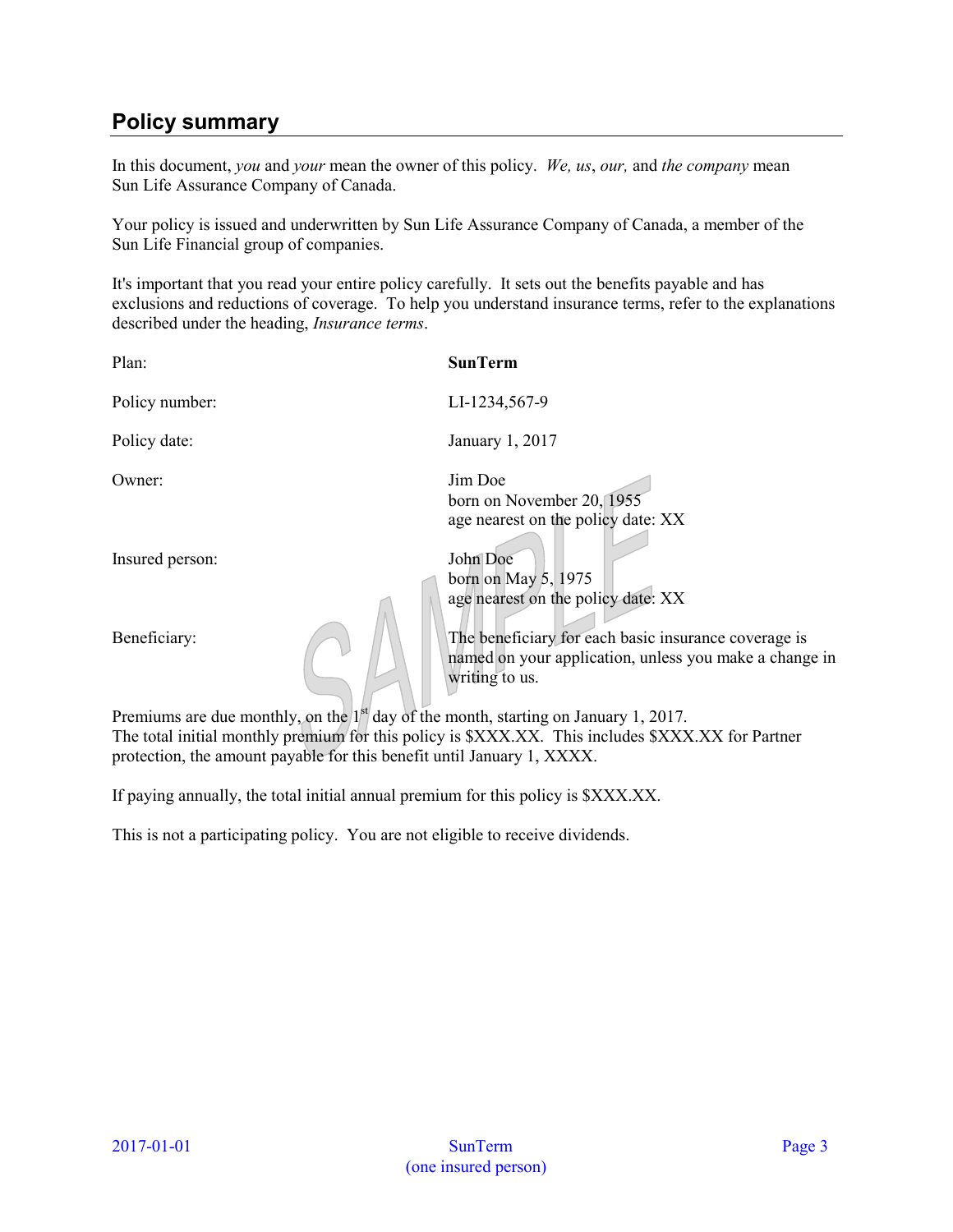# **Policy summary (continued)**

## **SunTerm 10**

| <b>Basic insurance coverage</b> |  |
|---------------------------------|--|
| Insured person:                 |  |
| Insurance amount:               |  |
|                                 |  |

Risk classification: non-smoker, class X Last date to convert this coverage: January 1, XXXX Date this coverage ends: January 1, XXXX

## **Optional benefits**

Date this benefit ends: January 1, XXXX

Date this benefit ends: January 1, XXXX

#### **Child term benefit:**

## **Accidental death benefit:**

Date this benefit ends: January 1, XXXX

# **Guaranteed insurability benefit:**

Date this benefit ends: January 1, XXXX

#### John Doe  $\frac{1}{2}$ XXX,XXX

A death benefit is payable when the insured person dies. Renewal period: This coverage renews in 10 year intervals until the date the coverage ends, as shown in the *Schedule of guaranteed premiums.*

Renewal protection benefit: Before the first renewal, the premium for this coverage includes the cost of Renewal protection. Starting on the first renewal, your premium will be less than the amount payable for SunTerm 10 if you had bought it without this benefit.

**Partner protection benefit:** John Doe is one of the insured persons under this benefit. When the first of the insured persons dies, you may buy additional life insurance, as described later.

**Total disability waiver benefit:**  $\| \cdot \|$  If John Doe is totally disabled, we waive premiums for this person's basic insurance and optional benefits.

Insurance amount: \$XX,XXX for each insured child of John Doe Date this benefit ends: January 1, XXXX or earlier for an insured child who has had their  $25<sup>th</sup>$  birthday, as described later.

Insurance amount: \$XXX,XXX for John Doe

Option amount: \$XXX,XXX for John Doe You may buy additional life insurance for this insured person without giving us new evidence of insurability.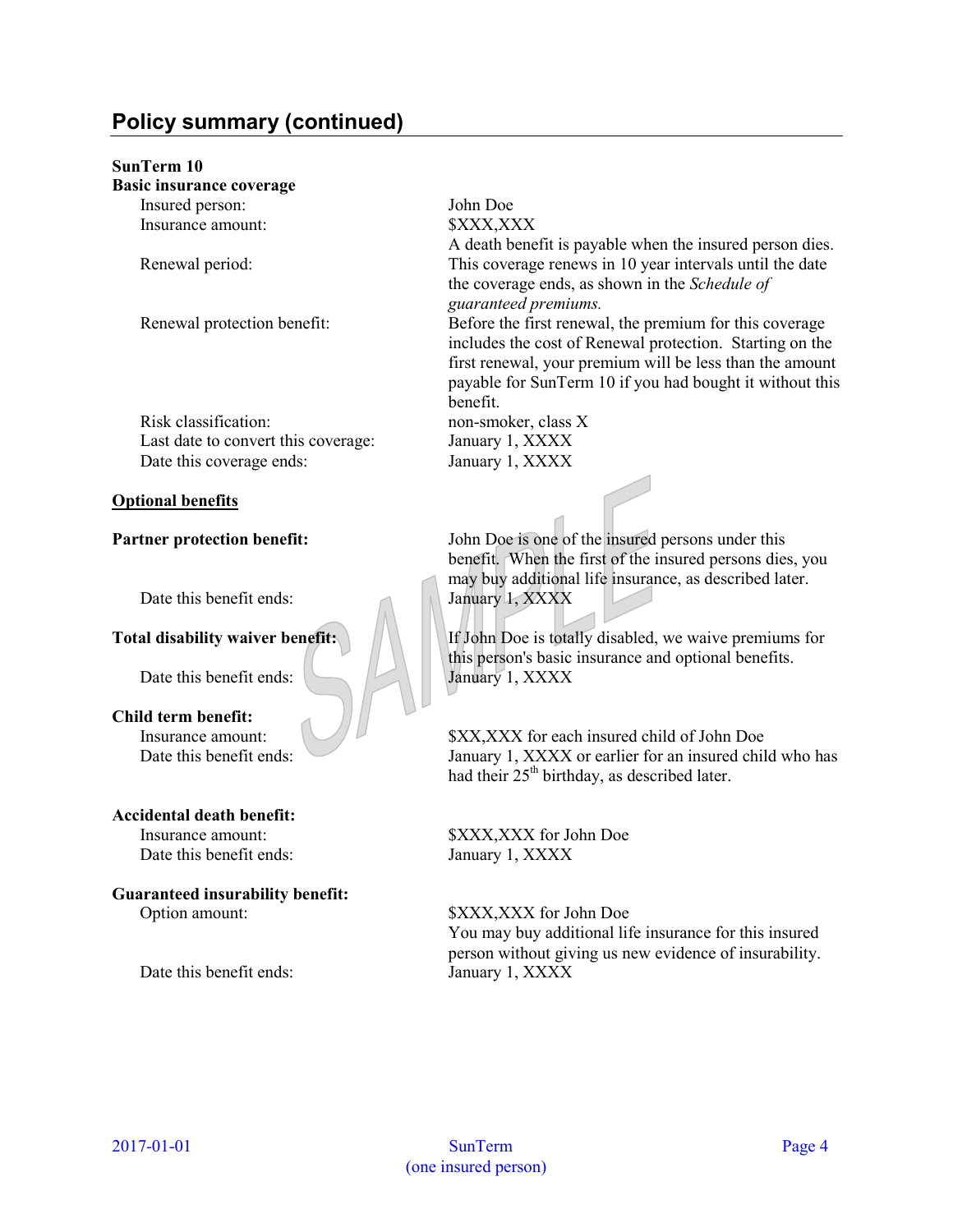#### **Business value protection benefit:**

Option amount: \$XXX,XXX for John Doe You may buy additional life insurance for this insured person, as described later.

Date this benefit ends: January 1, XXXX

# **Schedule of guaranteed premiums**

You must pay all premiums for this policy by the premium due date.

For the following schedule, the monthly premium is in the last column. The monthly premium is the applicable annual premium multiplied by .09. The numbered columns show the applicable annual premium for basic insurance and optional benefits, if any are included.

<span id="page-4-0"></span>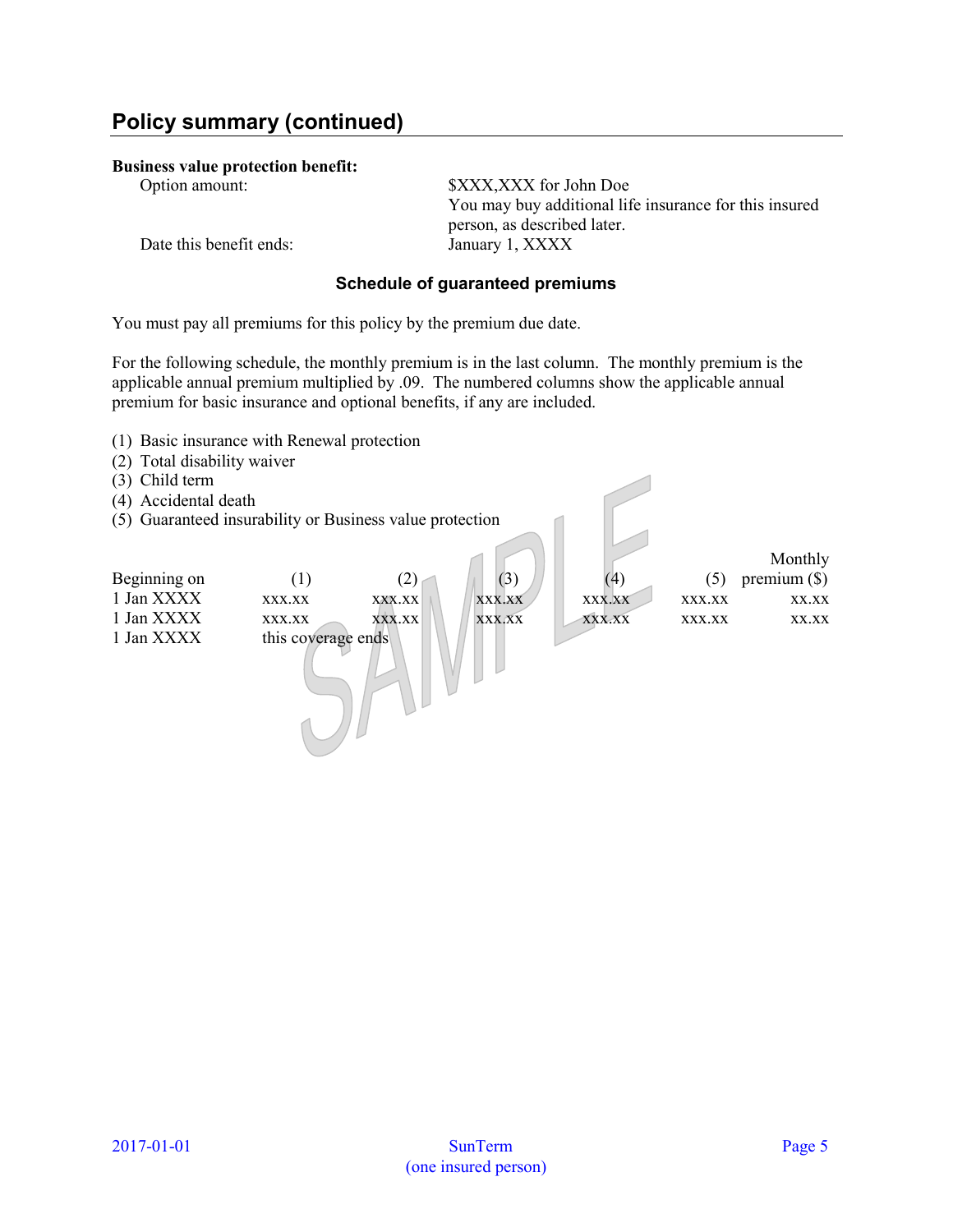# **Policy summary (continued)**

## **Optional benefits for the owner**

Date this benefit ends: January 1, XXXX

**Owner waiver disability benefit:** If Jim Doe is totally disabled, we waive premiums for this policy.

## **Schedule of guaranteed premiums**

You must pay all premiums for this policy by the premium due date.

For the following schedule, the monthly premium is in the last column. The monthly premium is the applicable annual premium multiplied by .09. The numbered column shows the applicable annual premium.

<span id="page-5-0"></span>[\(1\)](#page-4-0) Owner waiver disability

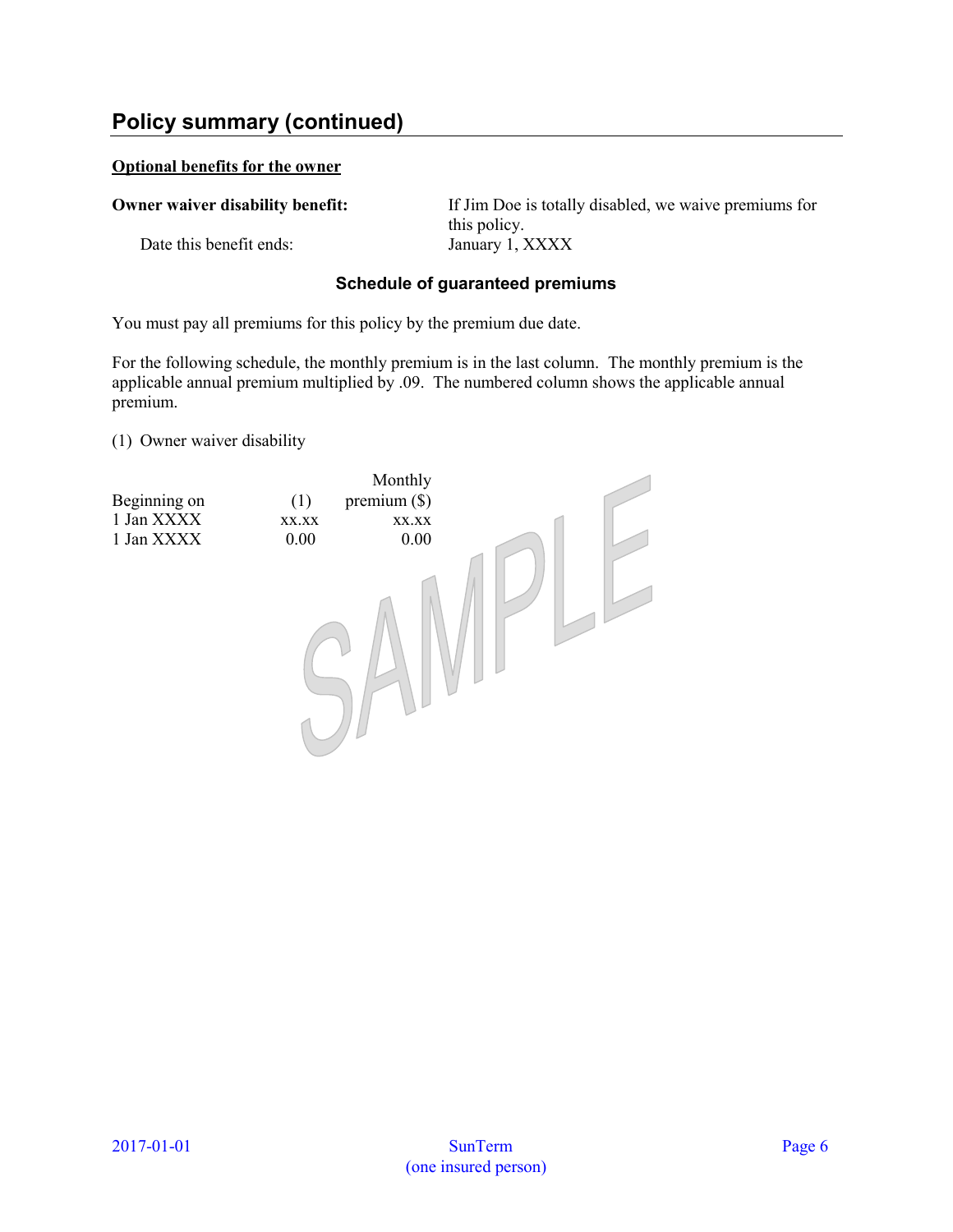# <span id="page-6-0"></span>E14000A **If you change your mind within 10 days**

You may send us a written request to cancel your policy within:

- 10 days of receiving it from us, or
- 60 days after the policy is issued, whichever date is earlier.

You are considered to have received your policy 5 days after it's mailed from our office, or on the date your advisor delivers it to you.

When we receive your written request we'll refund any amount paid. This is called rescission.

Your decision to cancel your policy is your personal right. When we receive your request to cancel it, all of our obligations and liabilities under this policy end immediately. The cancellation is binding on you and any person entitled to make a claim under this policy, whether their entitlement is revocable or irrevocable.

To cancel your policy, send your request in writing to:

Sun Life Assurance Company of Canada 227 King Street South PO Box 1601, Stn. Waterloo Waterloo ON Canada N2J 4C5

# <span id="page-6-1"></span>E14005A **Contesting the policy**

The incontestability provisions set out in the provincial or territorial insurance legislation applicable to this policy apply.

## *Limit on contesting*

We cannot challenge the validity of the policy after it has been in effect continuously for two years from the later of the date it took effect and the date it was last reinstated. If the policy is amended to increase or change a benefit or improve a rating, we cannot challenge the validity of the amendment after it has been in effect continuously for two years from the later of the date the amendment took effect and the date the policy was last reinstated.

## *Exception to the limit on contesting*

We can challenge the validity of the policy or an amendment at any time in cases of fraud or cases involving a disability benefit.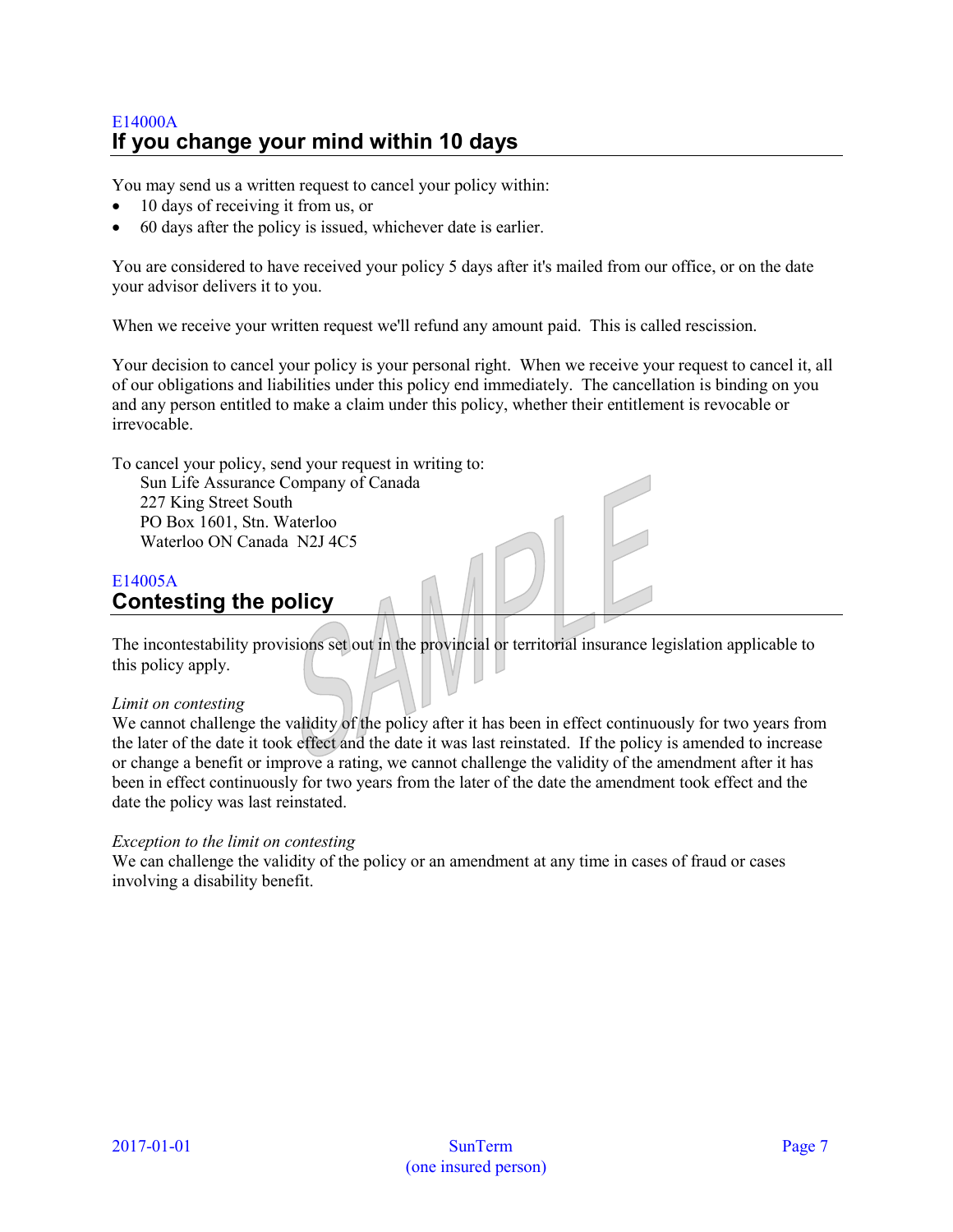# <span id="page-7-0"></span>E14010A **The death benefit for basic insurance coverage**

We pay a death benefit to the named beneficiary for a basic insurance coverage insuring one person when that insured person dies.

The *Policy summary* shows the following information about the basic insurance coverage:

- the insured person
- the insurance amount
- the renewal period
- the last date to convert the coverage, and
- the date the coverage ends.

## **When we pay**

If the insured person dies while their basic insurance coverage is in effect, we calculate the death benefit as of the date they died. The amount we pay is:

- the insurance amount in effect
- **minus** any unpaid premiums plus interest on the date the insured person dies.

A coverage ends on the date the insured person dies.

This policy ends on the date all basic insurance coverages in this policy end.

# **When we will not pay (exclusions)**

We will not pay a death benefit if the insured person takes their own life, regardless of whether the insured person has a mental illness or understands or intends the consequences of their action(s), within 2 years of the later of:

- the most recent date an application for basic insurance coverage on that person was signed
- the policy date, shown on the *Policy summary*
- the effective date of the insurance, if you added it after the policy date, or
- the most recent date your policy was put back into effect, if it has been reinstated.

The coverage ends on the date the insured person dies. Instead of paying the death benefit, we will pay to the beneficiary the premiums paid for that person's coverage and optional benefits. If your policy has been put back into effect, the amount we pay will be equal to the premiums paid for that person's coverage and optional benefits since the most recent date the policy was reinstated.

## *If you replaced insurance that was issued by us*

If any insurance in this policy is the result of replacing insurance that we issued, we determine the death benefit payable for the part that is replacing insurance, based on the effective date of your previous insurance.

# **Making a claim for the death benefit**

To make a claim, contact your advisor or call us at the toll free phone number shown at the beginning of this policy. We will send the appropriate form to be completed. The person making the claim must complete the form and give us the information we need to assess the claim, including proof that the insured person died while their coverage was in effect.

Physicians may charge a fee to complete certain forms. The person making the claim is responsible for any fee.

| 2017-01-01 |  |  |
|------------|--|--|
|            |  |  |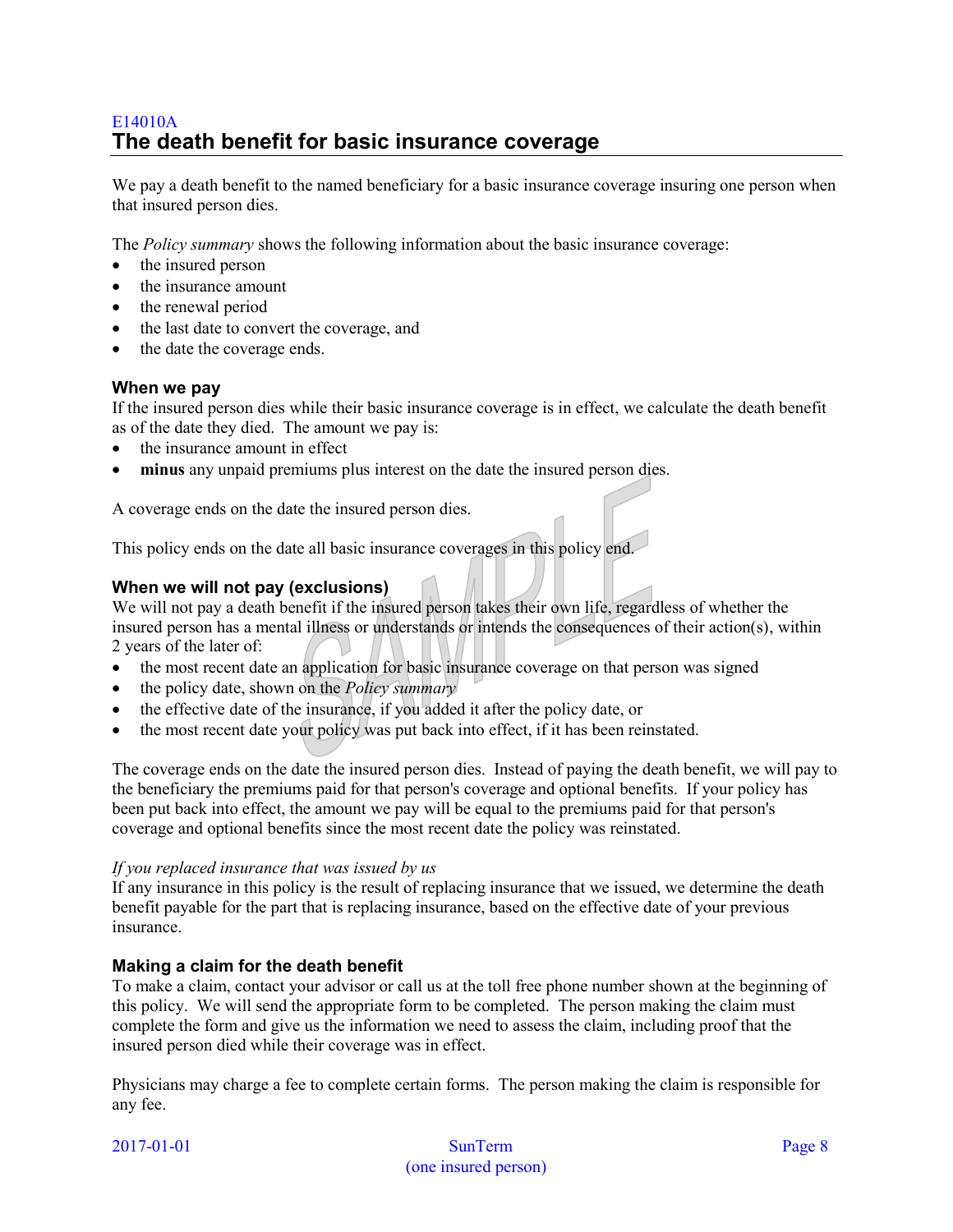Before we pay a death benefit, we must verify the insured person's date of birth. If the date of birth on the application is incorrect, we'll adjust the death benefit to the amount that would have been payable based on the premiums paid and the correct date of birth.

# <span id="page-8-0"></span>E14030A **Paying for your policy**

# **Premiums for this policy**

We will provide you with the benefits described in this policy if you pay the required premiums. You must pay all premiums by the premium due date. Payments must be made to Sun Life Assurance Company of Canada. We reserve the right to refuse cash payments.

# **If premiums are not received**

If the amount you are required to pay is not paid, your policy ends 31 days after it's due. If your policy ends this way, it has lapsed.

# **Putting your policy back into effect**

We will not put this policy back into effect if you cancelled it. If your policy ended because it lapsed, you may apply to have it put back into effect. This process is called reinstatement.

If you want to put your policy back into effect, you must:

- apply within 2 years of the date the policy ended
- give us new evidence of insurability that we consider satisfactory, for all of the insured persons, and
- pay all unpaid premiums, plus accrued interest, up to the date the policy is reinstated.

We will notify you when we approve your application to reinstate your policy. If we don't approve your application, we'll refund the amount you paid when you applied.

## *Reinstating while disabled*

We will not put this policy back into effect if you cancelled it. If an *Owner waiver disability benefit or Total disability waiver benefit* is included and your policy lapsed while you or an insured person is disabled, you may apply to put this policy back into effect, without giving us new evidence of insurability.

The conditions that must exist for us to consider your application are:

- 1. The policy must have ended by lapse before a claim was made for the disability benefit or after a claim was made but before we completed our claim assessment
- 2. You must apply within 1 year of the date the policy ended by lapse
- 3. The disabled person must have been disabled when the policy lapsed and their disability continued for at least 6 consecutive months
- 4. You must apply before the end date of the disability benefit on the insured person shown on the *Policy summary*
- 5. You must give us proof, that we consider satisfactory, of the disability and the length of time the insured person was disabled, and
- 6. All insured persons must be alive when you apply and continue to be alive on the date we reinstate your policy.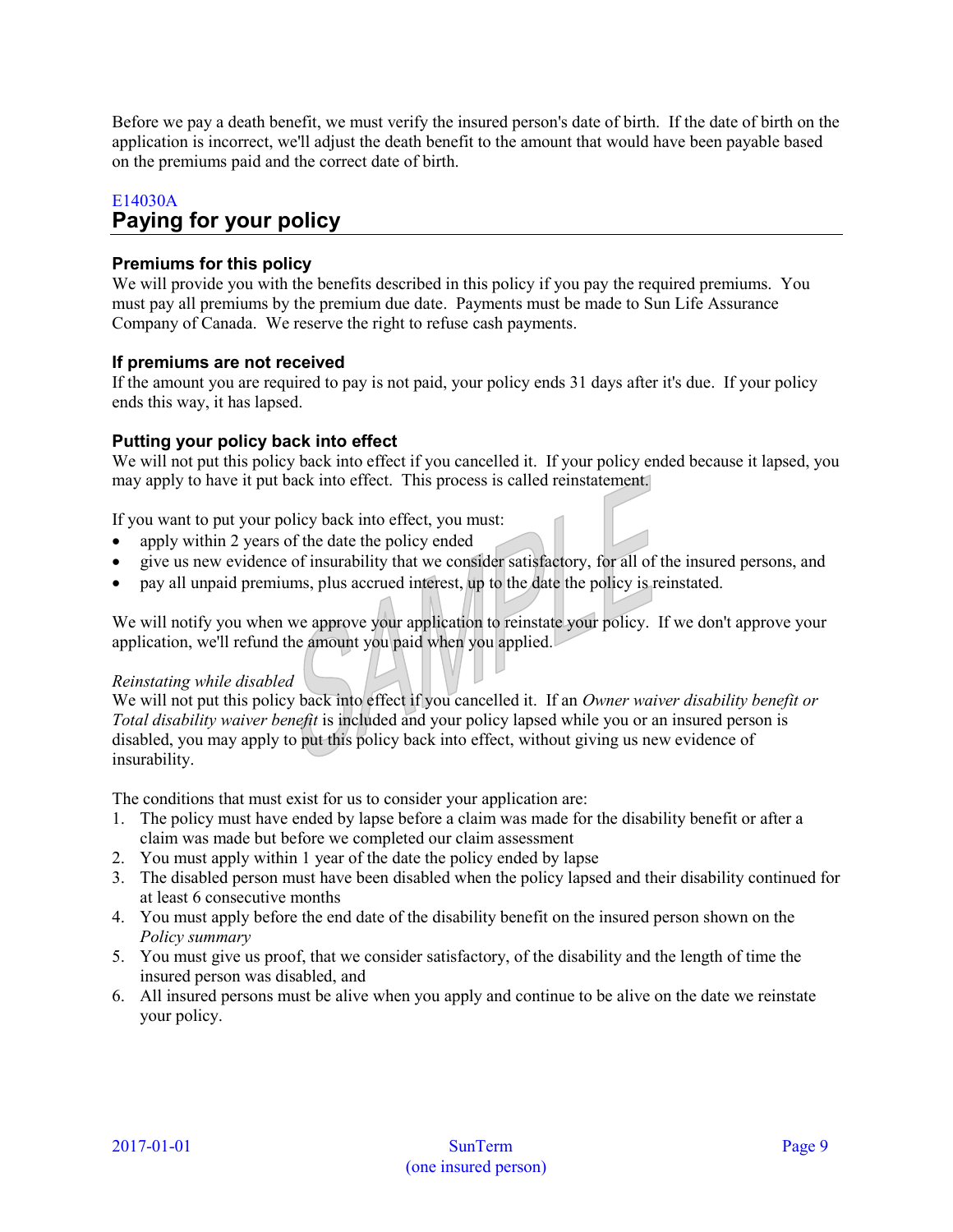# <span id="page-9-0"></span>E14035A **Your right to convert insurance**

You may apply to convert a basic insurance coverage insuring one person to a new life insurance policy, on that person, without giving us new evidence of insurability.

# **Converting to a term life insurance policy**

You may convert a basic insurance coverage with a 10 or 15 year renewal period to a term life insurance policy with a 20 or 30 year renewal period.

You must apply to convert before the earlier of the  $5<sup>th</sup>$  policy anniversary nearest the date the coverage was put into effect, and the policy anniversary nearest:

- the insured person's  $65<sup>th</sup>$  birthday if converting to a policy with a 20 year renewal period, or
- the insured person's  $55<sup>th</sup>$  birthday if converting to a policy with a 30 year renewal period.

If you convert a coverage, it ends on the date the new policy takes effect.

## **Converting to a permanent life insurance policy**

You may convert a basic insurance coverage insuring one person to a permanent life insurance policy.

You must apply on or before the last date to convert the coverage, shown on the *Policy summary*. If you convert a coverage, it ends on the date the new policy takes effect.

## **The new life insurance policy**

You may apply for any life insurance policy we offer when you apply, subject to the terms and conditions of that policy and our administrative rules. Your application must be in a form acceptable to us. The new life insurance will:

- be determined based on the information about the insured person in the application we received for the coverage being converted
- depend on our rules about the age of the insured person and the amount of insurance, and
- have an insurance amount that is not greater than the insurance amount in effect for the coverage being converted, on the date the new application is signed.

You may apply for optional benefits on the insured person if they are included in this policy, continue to be in effect and we offer them. The amount of each benefit under the new policy cannot be greater than the amount of that benefit in this policy. The terms and conditions of each benefit will be the terms and conditions we're offering at the time you convert the coverage.

If a *Total disability waiver benefit* is in effect on the insured person under this policy, a similar benefit may be included in the new policy if:

- we offer a disability waiver benefit
- you request the benefit, and
- the insured person is not disabled.

If the insured person is totally disabled and we're waiving premiums for their insurance, you cannot convert while they are disabled. However, if their disability continues, you may apply for a permanent life insurance policy on the last date to convert the coverage. The cost for the new policy will be waived while the insured person is totally disabled.

If you apply for more insurance than we offer for a conversion, we require new evidence of insurability that we consider satisfactory.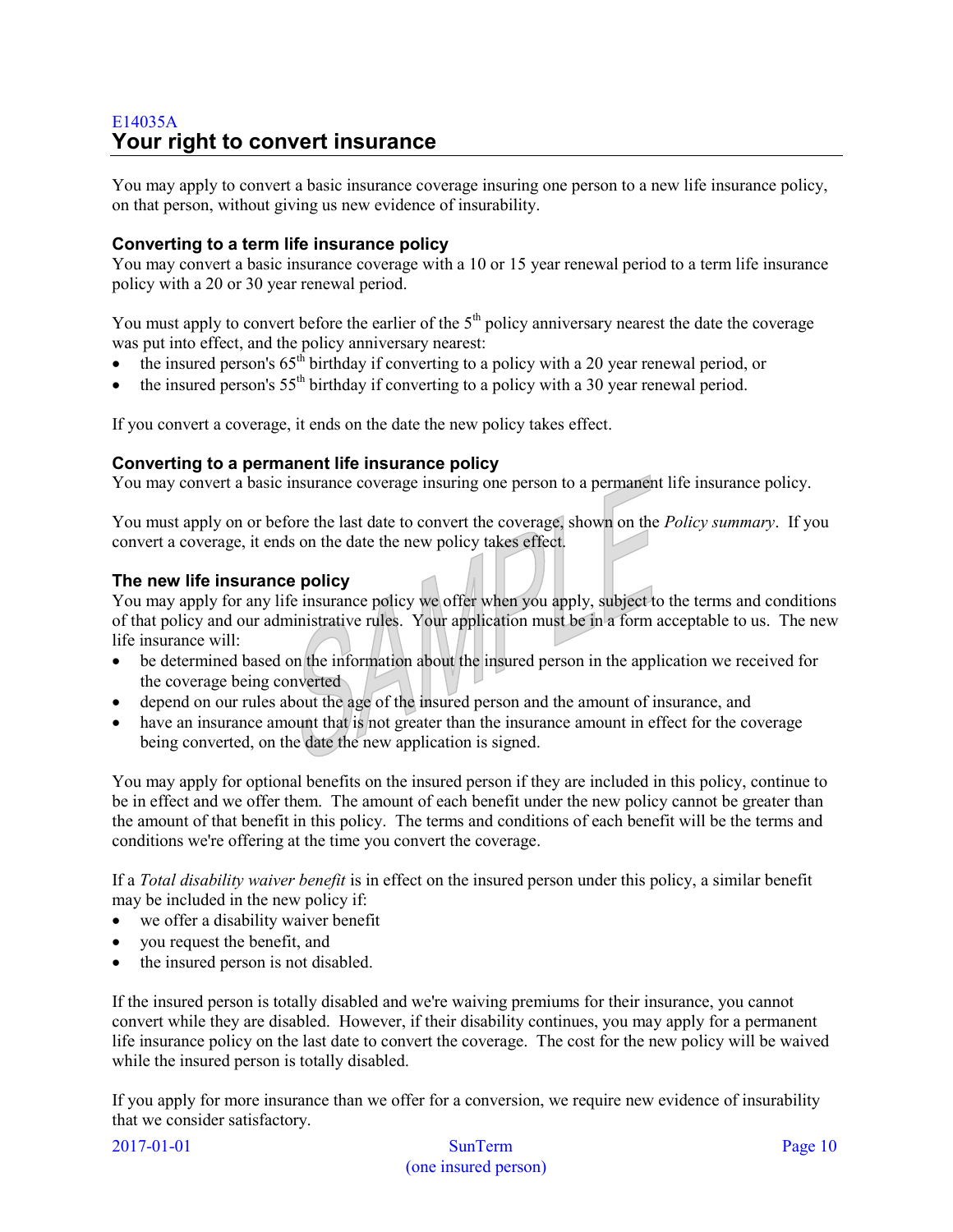The maximum total annual premium we waive for an insured person is \$50,000 across all life insurance policies issued by us, or for which we have assumed responsibility, on that person.

## **Paying for the new policy**

The cost for the new policy will be based on:

- the same evidence of insurability we used to determine the premiums for the coverage being converted
- the rates we charge for the new insurance on the date you apply, and
- the age of the insured person on the date you apply.

# <span id="page-10-0"></span>E14045A **Applying for changes to your policy**

We determine the changes you may apply for and the terms and conditions of any new insurance you add to this policy.

You may apply to add basic insurance coverage and optional benefits for:

- an insured person in this policy, and
- a new insured person.

You may not apply for these changes if we are waiving premiums under this policy.

Your application must be in a form acceptable to us and satisfy our administrative rules on the date you apply. Any new insurance will depend on our rules about the age of the insured person and the amount of insurance.

When you apply, you must give us new evidence of insurability we consider satisfactory. We determine the risk classification for the new insurance. The amount you are required to pay for the new insurance will be based on the rates we charge on the date you apply.

If we approve your application, the new coverage will take effect on the next policy anniversary.

# <span id="page-10-1"></span>E14055A **Your right to cancel this policy**

You may cancel your policy at any time. Your decision to cancel your policy is your personal right. The cancellation is binding on you and any person entitled to make a claim under this policy, whether their entitlement is revocable or irrevocable.

All of our obligations and liabilities under this policy end immediately on the date we receive your request to cancel your policy or on any later date you indicate in your request.

To cancel your policy, send your request in writing to:

Sun Life Assurance Company of Canada 227 King Street South PO Box 1601, Stn. Waterloo Waterloo ON Canada N2J 4C5

If you apply to cancel your policy within the first 10 days of receiving it from us, we will treat this as a rescission. This is described under the heading, *If you change your mind within 10 days.* 

2017-01-01 SunTerm Page 11 (one insured person)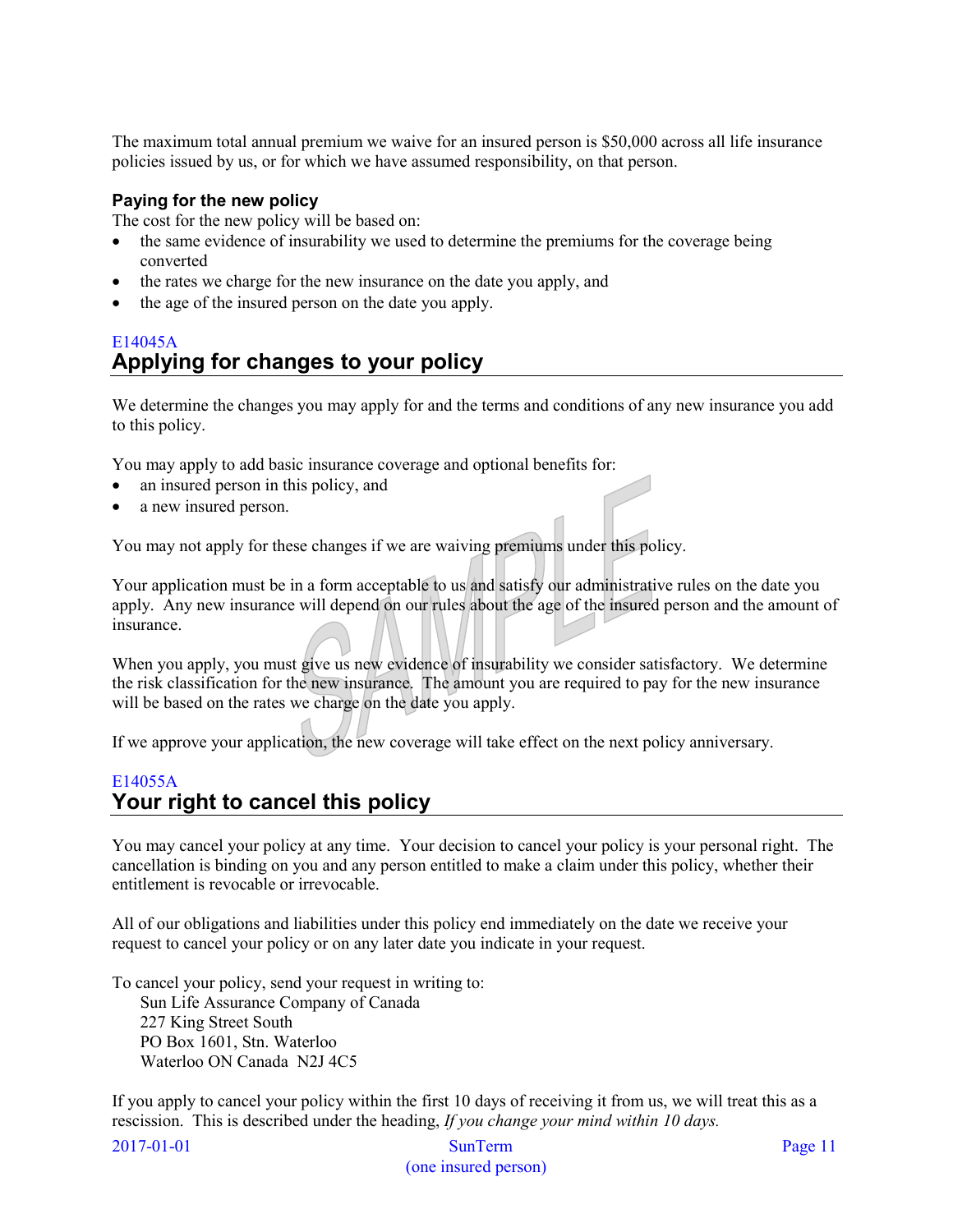If you apply to cancel your policy after the  $10<sup>th</sup>$  day of receiving it from us, we'll refund any amount that was not required to pay premiums.

# <span id="page-11-0"></span>E14060A **When your policy ends**

The date each basic insurance coverage ends is shown on the *Policy summary.* If your policy hasn't ended for any of the reasons already described, it will end on the date no basic insurance coverages are in effect.

Benefits are not payable after the date your policy ends.

# <span id="page-11-1"></span>E14065A **Other information about your policy**

## **Information about our contract with you**

Once your policy is in effect, the following documents make up our entire contract with you:

- your application for insurance, including any evidence of insurability, and
- this policy, including any amendments.

All of our obligations to you are contained in the documents described above. Any other document or oral statement does not form part of this contract. This policy or any part of this policy may not be amended or waived except by a written amendment signed by two authorized signing officers of the company.

## **Time limit for recovery of insurance money**

Every action or proceeding against an insurer for the recovery of insurance money payable under the contract is absolutely barred unless commenced within the time set out in the Insurance Act or the provincial or territorial legislation that applies to this policy.

## **Currency of this policy**

All amounts of money referred to in this policy are in Canadian dollars.

## **Transferring your policy (assignment)**

You may be able to transfer your rights under this policy to someone else by assigning the policy. We are not responsible for ensuring that the assignment of your policy is legally valid. If you transfer this policy, send a notice of the assignment to:

Sun Life Assurance Company of Canada 227 King Street South PO Box 1601, Stn. Waterloo Waterloo ON Canada N2J 4C5

## **Non-recourse premium financing**

If you assign this policy at any time, either under a collateral assignment or absolute assignment, or grant a hypothec on it under a deed of hypothec for the purposes of non-recourse premium financing or another similar financing structure, we may void the policy. If we void the policy, all our obligations end effective on the date you assigned or granted a hypothec on it. No benefit is payable, and we have the right to keep all premiums paid.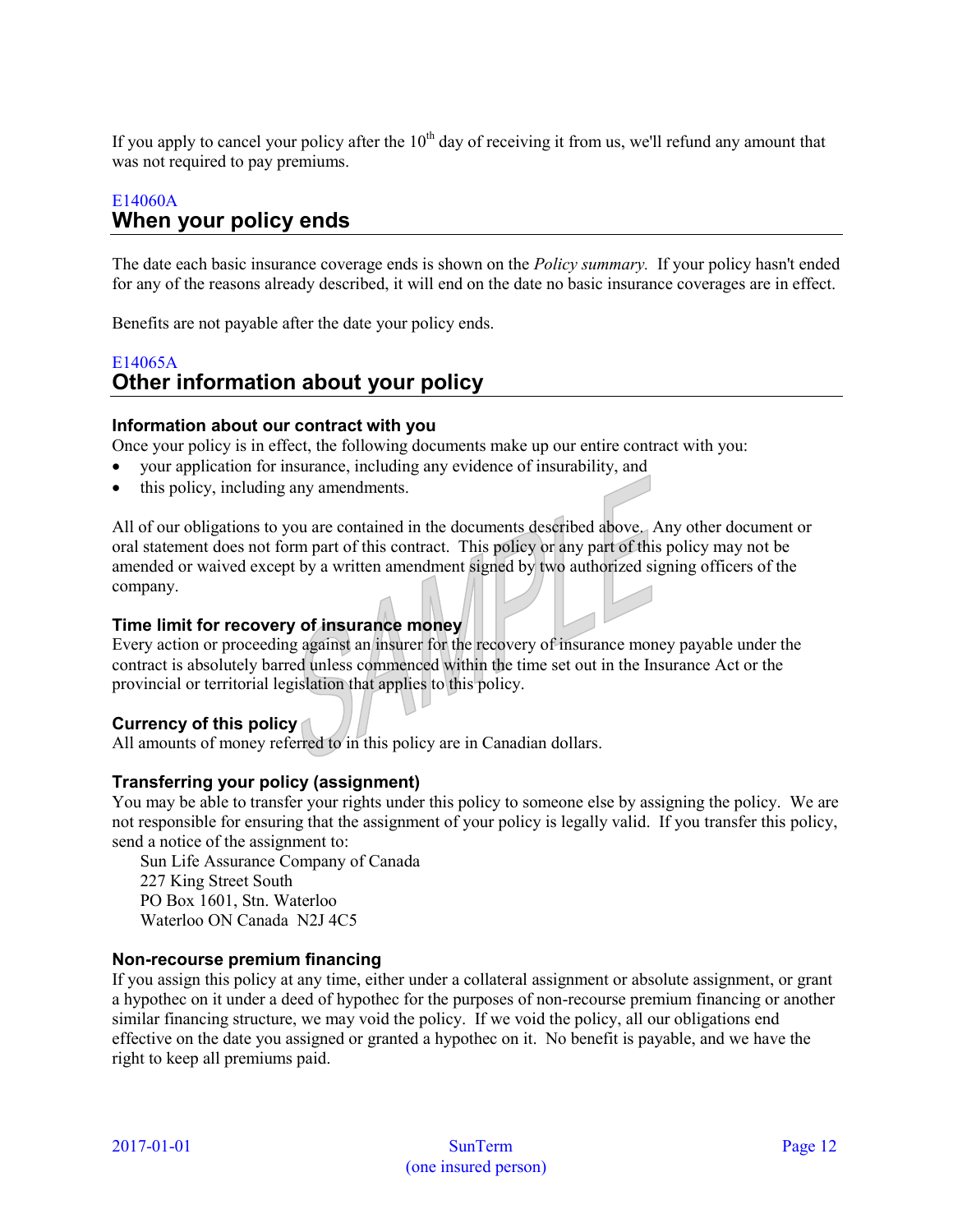Non-recourse premium financing is an arrangement where an entity enters into a lending agreement with a policy owner where the entity (lender) agrees to pay the premiums for the policy directly to the insurer. The policy owner collaterally assigns the policy to the lender or grants a hypothec on it as security for the loan. The loan agreement typically provides that the loan is repaid when the insured person dies. The arrangement is called non-recourse because the lender cannot sue the policy owner if the loan is not repaid.

# <span id="page-12-0"></span>E14070A **Insurance terms**

The following explanations describe insurance terms that may or may not apply to this policy.

# **Age**

Age means a person's age on their birthday nearest to a particular date. This is known as age nearest. For example, a person's age at the policy date means their age on their birthday nearest to the policy date.

# **Basic insurance**

The basic insurance we provide in this policy is called a coverage.

# **Beneficiary**

The person or persons you name in writing to receive a death benefit.

# **Contingent owner**

The person or persons you name in writing to take ownership of this policy if you die before the date this policy ends.

*What happens if no contingent owner is named when a policy owner dies?* 

- If there is only one policy owner at the time of death, then the policy owner's estate becomes the new policy owner.
- If there are two or more policy owners at the time of death, then the deceased policy owner's estate along with the surviving policy owner(s) own the policy.

# **Coverage**

Available coverages for this policy include:

- basic insurance on one insured person, and
- joint first-to-die basic insurance.

# **Evidence of insurability**

This may include medical, financial, lifestyle, tobacco usage, family medical history information and other personal history information needed to approve an application for life insurance.

# **Optional benefits**

Optional benefits may be available in addition to basic insurance coverage. An example of an optional benefit is the Total disability waiver benefit.

## **Permanent life insurance**

A type of insurance that provides protection for the insured person's entire lifetime.

## **Policy anniversary**

The month and day every year that is the same as your policy date.

| 2017-01-01 |  |  |
|------------|--|--|